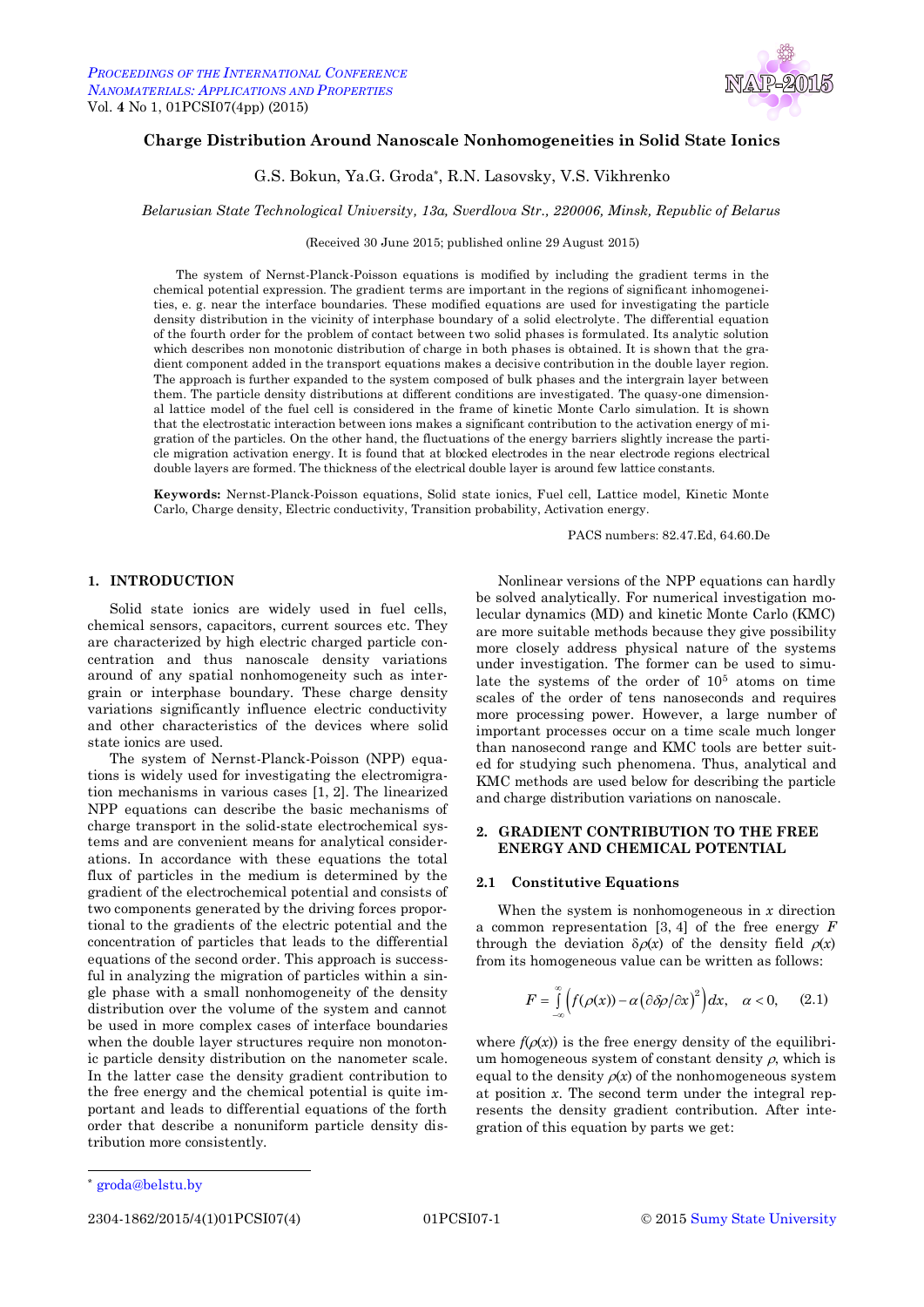G.S. BOKUN, YA.G. GROBA, R.N. LASOVSKY, ET AL. *PROC. NAP* **4**, 01PCSI07 (2015)

$$
\delta F = \int_{-\infty}^{\infty} \left( \frac{\partial f(\rho(x))}{\partial \rho} + \alpha \frac{\partial^2 \rho}{\partial x^2} \right) \delta \rho(x) dx \tag{2.2}
$$

that results in the expression for the chemical potential

$$
\mu(x) = \frac{\partial f(\rho(x))}{\partial \rho} + \alpha \frac{\partial^2 \rho}{\partial x^2}.
$$
 (2.3)

The first summand in the right hand side coincides with the electrochemical potential of a homogeneous medium and thus

$$
\mu(x) = \mu_{ch}(x) + q\varphi(x) + \alpha \left(\frac{\partial^2 \rho}{\partial x^2}\right), \quad (2.4)
$$

 $\mu_{ch}$  is the chemical potential, *q* the particle charge,  $\varphi$ the electric field potential. The last summand is an important contribution originating from the gradient term in the free energy expression.

For the system of two solid phases with plane interface at position  $x = 0$  the condition of thermodynamic equilibrium can be written as a generalized NPP equation

$$
\mu_{ch}(x) + q\varphi - \frac{\alpha \varepsilon}{q} \frac{\partial^4 \varphi}{\partial x^4} = \mu_{ch}(\rho_j) + \text{sgn}(x)qu, \ \ j = 1, 2 \ (2.5)
$$

with the symmetrized boundary conditions

$$
\varphi(-\infty) = -u, \quad \varphi(+\infty) = +u, \quad \varphi(0) = 0. \tag{2.6}
$$

Here  $\mu_{ch}(\rho_1)$  and  $\mu_{ch}(\rho_2)$  are the equilibrium chemical potentials of the left and right hand phases far from the interface boundary, 2*u* is the contact potential difference of the solids (the total potential difference),  $\varepsilon$  is the medium dielectric constant.

The chemical potential can be represented through the variation of density

$$
\mu_{ch}(x) = \mu_{ch}(\rho_j) + \gamma_j \delta \rho_j(x), \qquad (2.7)
$$

with the thermodynamic factors

$$
\gamma_j = \partial \mu(\rho_j) / \partial \rho_j, \quad j = 1 \text{ or } 2 \text{ for } x < 0 \text{ or } x > 0. \tag{2.8}
$$

The constitutive equation acquires the form

$$
\frac{-\gamma \varepsilon}{q} \frac{\partial^2 \varphi}{\partial x^2} + q\varphi - \frac{\alpha \varepsilon}{q} \frac{\partial^4 \varphi}{\partial x^4} = \text{sgn}(x)qu. \tag{2.9}
$$

The particle density distribution follows from the solution of this equation

$$
\varphi(x) = sgn(x)u\left(1 + \frac{k_1^2}{k_2^2 - k_1^2}exp(-sgn(x)k_2x) - \frac{k_2^2}{k_2^2 - k_1^2}exp(-sgn(x)k_1x)\right), \ \ k_{1,2} = \sqrt{\frac{-\gamma}{2\alpha}} \pm \sqrt{\left(\frac{\gamma}{2\alpha}\right)^2 + \frac{q^2}{\alpha\varepsilon}}, \quad \gamma_1 = \gamma_2 = \gamma. \tag{2.10}
$$

The charge density distribution following from this solution clearly indicates the occurrence of the double layer in the vicinity of the interface.

## **2.2 The Particle Density Distribution at Interface and Intergrain Layers**

The solution (2.10) can be directly applied to the double layer problem at the interface of an ionic electrode and electrolyte. In accordance with the Poisson equation double integration of this solution determines the charge density distribution with two extremes at

$$
x_{1,2} = \pm \frac{\ln(k_2 / k_1)}{k_2 - k_1}.
$$
 (2.11)

For simplicity it is supposed that the physical characteristics of both phases are identical  $(x, \varepsilon, \alpha)$  are the same for both phases). It should be noted that without the terms containing  $\alpha$  it is not possible to reproduce the peculiar features of the double layer structure.

The charge density distribution in the system containing two plain blocking electrodes and thick electrolyte between them is shown in Fig. 2.1. The two double layers are clearly seen with two extremes each.

The approach developed can be applied for the case of intergrain boundary layer. The model system consists of three layers: two bulk phases and the intergrain layer between them. The latter is characterized by an additional electric potential originating from microscopic interparticle interactions. Then the generalized NPP equation can be represented as the system of three differential equations of the forth order for three different layers. If the intergrain boundary is thin enough the charge distribution at zero total potential

difference is symmetric and contains the only extreme in the region of the intergrain boundary and two extremes in the regions of the plains separating the grain bulks and intergrain boundary (Fig. 2.2).



**Fig. 2.1 –** Charge distribution in the cell with blocking electrodes



**Fig. 2.2 –** Charge distribution in the region of thin intergrain boundary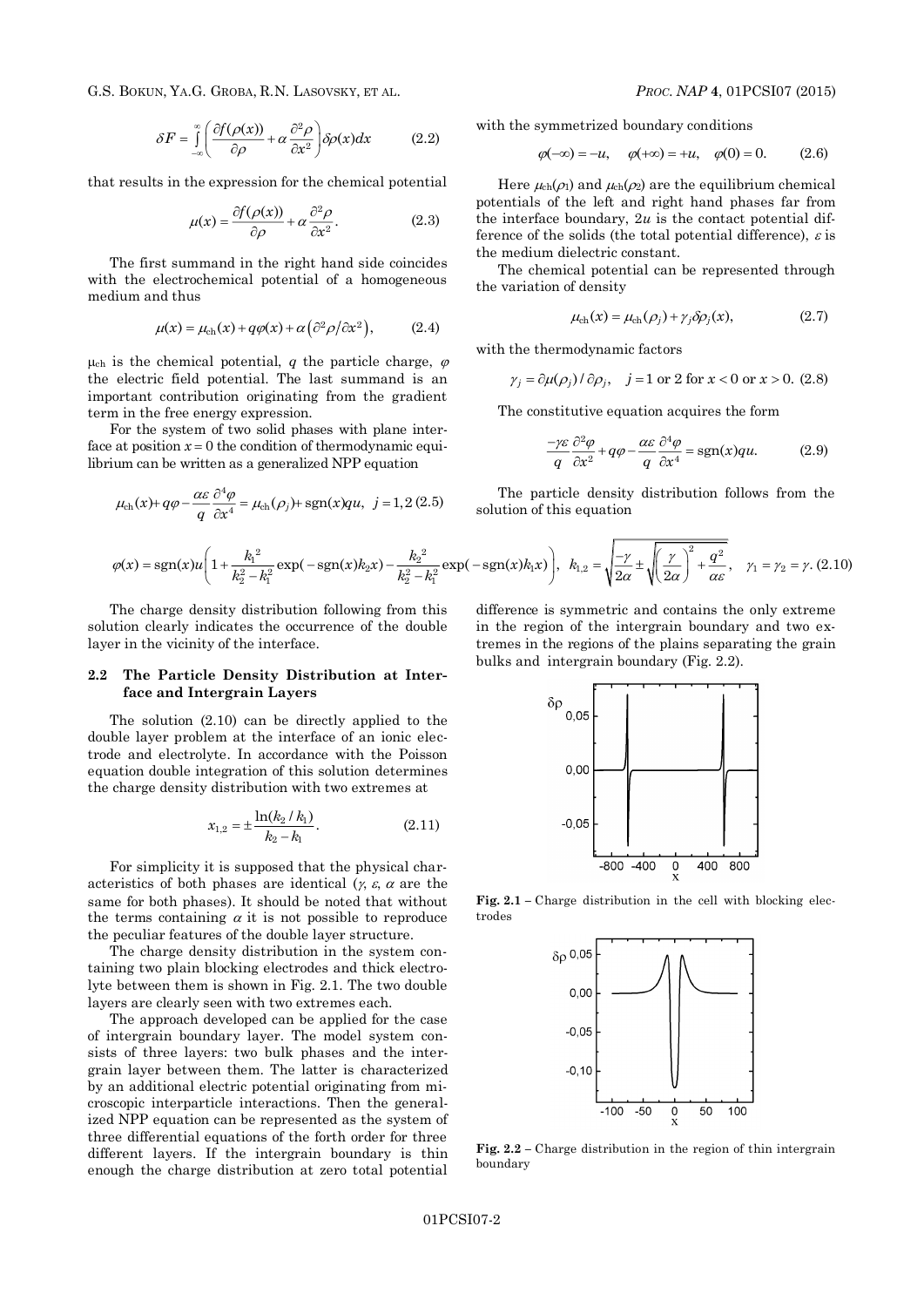CHARGE DISTRIBUTION AROUND NANOSCALE NONHOMOGENEITIES … *PROC. NAP* **4**, 01PCSI07 (2015)

In the case of thick intergrain boundary the central extreme brakes down into two extremes with a flat part between them for significantly wide intergrain layer. In the general case of nonzero intergrain and total potential difference the charge distribution is more complicated.

## **3. DISTRIBUTION OF CHARGES IN QUASI-ONE-DIMENSIONAL MODEL OF A FUEL CELL**

### **3.1 The Model**

Yttria-Stabilized Zirconia (YSZ) cells are widely used in different electrochemical devices [5-7]. The simplest configuration, the quasi-one-dimensional model [8], that allows us to perform relatively simple calculations is considered below. Fig. 3.1 shows the simplified cell structure for the YSZ electrolyte as an example of this model.



**Fig. 3.1** – A one-dimensional lattice for the KMC model

The volume of each unit cell (shown as a column divided into three parts) contains one vacancy (open circle) when no external potential is applied. Each cell has two locations for the negative ions (open and gray circles) and one location for positive ions (black circles), and after doping there is one negative and one positive ion per unit cell, leaving one vacancy. The positive ions (Y) are considered to be fixed and the negative ions (O) can jump from one cell to the other, under the influence of an electric field or due to thermal fluctuations. The oxygen ions can jump to the right or left nearest neighbor unit cell when the latter contains one vacancy at least.

# **3.2 KMC Simulation Procedure**

In KMC simulation the rate of particle jumps due to thermally activated processes is modeled via an Arrhenius type expression for the jump frequency

$$
P = P_0 \exp(-\varepsilon_a / k_B T) \tag{3.1}
$$

where  $P_0$  is a pre-exponential factor,  $T$  the temperature and *k<sup>B</sup>* the Boltzmann constant. The activation energy *ε<sup>a</sup>* consist of activation energy of bulk diffusion *εBD* and the electrical contribution *εF*.

$$
\varepsilon_a = \varepsilon_{BD} + \varepsilon_F , \qquad (3.2)
$$

To account for the nonuniform distribution of activation energy, with which can be modeled, for example, the influence of nonhomogeneities or defects in the system or the grain boundaries in the electrolyte, the value of interstitial energy barrier can be represented as

$$
\varepsilon_{BD} = \varepsilon_0 + \delta \varepsilon \,, \tag{3.3}
$$

where *ε*<sup>0</sup> is the average value of the barrier, δ*ε* is its

variation, which obeys some special requirements. Below it is considered as a random variable with a uniform distribution in some energy range

$$
\varepsilon_{BD} = \varepsilon_0 + 2\delta\varepsilon (x_r - 0.5) \,, \tag{3.4}
$$

where  $x_r$  is uniformly distributed pseudo-random number in the interval from 0 to 1.

The electrical contribution to the activation energy is defined by the expression [8]

$$
\varepsilon_F = a_0 q(U + E_{\text{ion}} + E_{\text{cell}}), \qquad (3.5)
$$

where  $q$  is the charge of moving ion,  $a_0$  the lattice spacing, *U* the external electric field, *E*ion the contribution to the total electric field from the fixed and mobile ions within the electrolyte. The term  $E_{cell}$  is the electric field imposed on the charge being moved by the ionic charges on the same sheet that are not being moved.

The ionic electric field at site *j* is computed in the approximation that the total charge of all the equivalent cells belonging to a sheet perpendicular to the fuel cell axes is uniformly distributed over the sheet area. Then the electric field can be computed by summing over all the possible charge sheets. A net positive charge on sheet *k* has a positive contribution to the ionic field if  $k < j$ , and a negative contribution if  $k > j$ . The ions associated with sheet *j* do not contribute to the electric field of that sheet. Therefore:

$$
E_{ion}(j) = \frac{1}{2\varepsilon} \left( \sum_{k=1}^{j-1} Q(k) - \sum_{k=j+1}^{N} Q(k) \right), \tag{3.6}
$$

where  $\varepsilon$  is permittivity,  $Q(k)$  is charge of  $k^{\text{th}}$  sheet. The work required to move an ion on sheet *j* which must account for the charges on that sheet other than the charge being moved. This contribution is determined by calculating the electric field, *E*cell sheet, due to these charges

$$
E_{cell}(j) = \pm \frac{1}{2\varepsilon} \big( Q(j) - q \big), \tag{3.7}
$$

where plus / minus correspond a charge moves to sheet  $j \pm 1$ , respectively.

For modeling the movement of oxygen ions in the lattice we used the next physical parameters. External electric field is assumed to be  $U = 10^6$ V/m. The lattice spacing is  $a_0 = 0.737$  nm in accordance with [8]. Then the interaction constant for doubly charged ions of oxygen is  $2e^2$ */ε* $\alpha$ *e* = 0,784  $\times$  10<sup>-19</sup> J, where *e* is the electron charge, *ε*<sup>0</sup> the electric constant. The permittivity of the medium  $\varepsilon$  = 100 adopted taking into account the partial screening by the electron subsystem of the solid electrolyte.

Simulations were performed for the lattice containing 2<sup>10</sup> sheets. The simulation procedure consists of  $1.01 \times 10^6$  MC steps. The first 10<sup>4</sup> steps designed for the transition of the system to an equilibrium state and were not taken into account in the averaging of the simulation results. The lattice barriers were rearranged after every 100 steps in accordance with Eq. (3.4).

### **3.3 Simulation Results**

The consideration of a "closed" system, in which ions cannot move across the borders (at blocking elec-